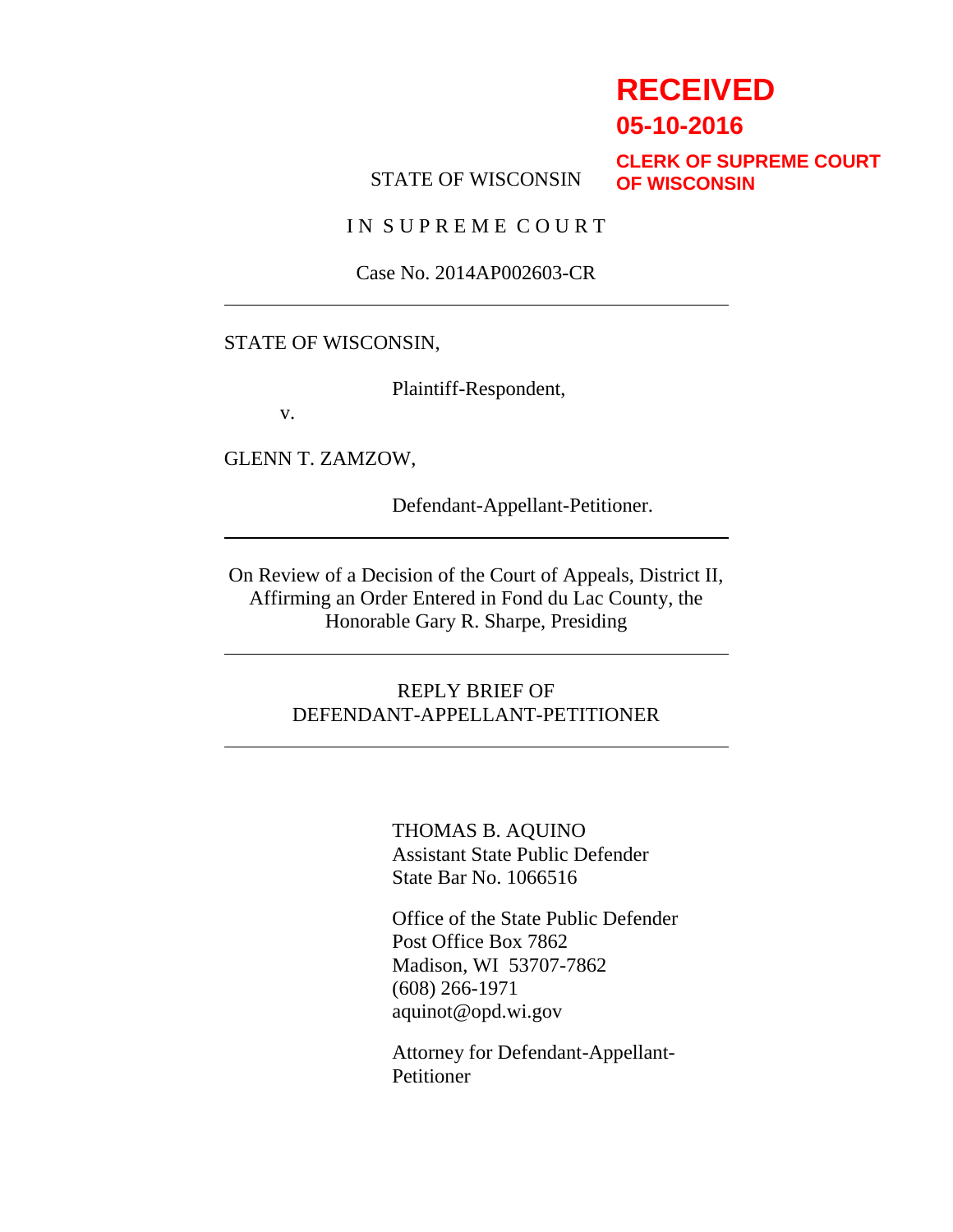## **TABLE OF CONTENTS**

| I.   | The Court's Reliance on Officer Birkholz's<br>Videotaped Accusation to Decide the<br>Suppression Issue Violated Zamzow's Sixth |  |
|------|--------------------------------------------------------------------------------------------------------------------------------|--|
|      | The Supreme Court has not limited the<br>$A_{\cdot}$                                                                           |  |
|      | The Confrontation Clause is not limited<br><b>B.</b>                                                                           |  |
|      | C.<br>The reliability of law enforcement<br>officer's is an issue in suppression                                               |  |
| II.  | Officer Birkholz's Accusation was a<br>Testimonial Statement Barred by the                                                     |  |
| III. | The Circuit Court's Reliance on<br>Officer Birkholz's Videotaped Accusation to<br>Decide the Suppression Issue Violated        |  |
|      |                                                                                                                                |  |

## **CASES CITED**

| Barber v. Page, |  |
|-----------------|--|
|                 |  |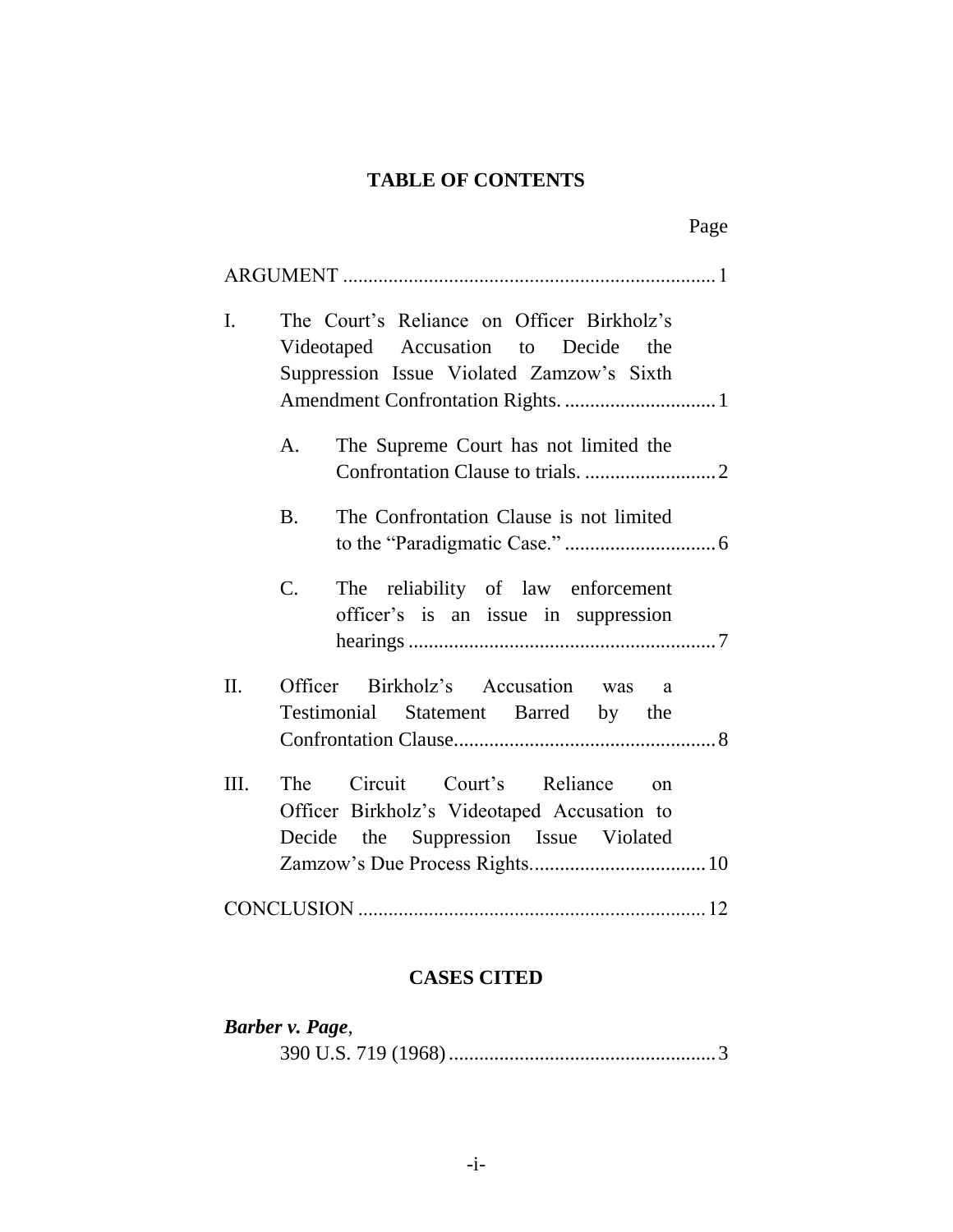| California v. Green,            |
|---------------------------------|
|                                 |
| Crawford v. Washington,         |
|                                 |
| Davis v. Alaska,                |
|                                 |
| Delaware v. Fensterer,          |
|                                 |
| Franks v. Delaware,             |
|                                 |
| Gerstein v. Pugh,               |
|                                 |
| Mattox v. United States,        |
|                                 |
| McCray v. Illinois,             |
|                                 |
| Melendez-Diaz v. Massachusetts, |
|                                 |
| Mitchell v. State,              |
|                                 |
| Ohio v. Clark,                  |
|                                 |
| Ohio v. Roberts,                |
|                                 |
| Pennsylvania v. Ritchie,        |
|                                 |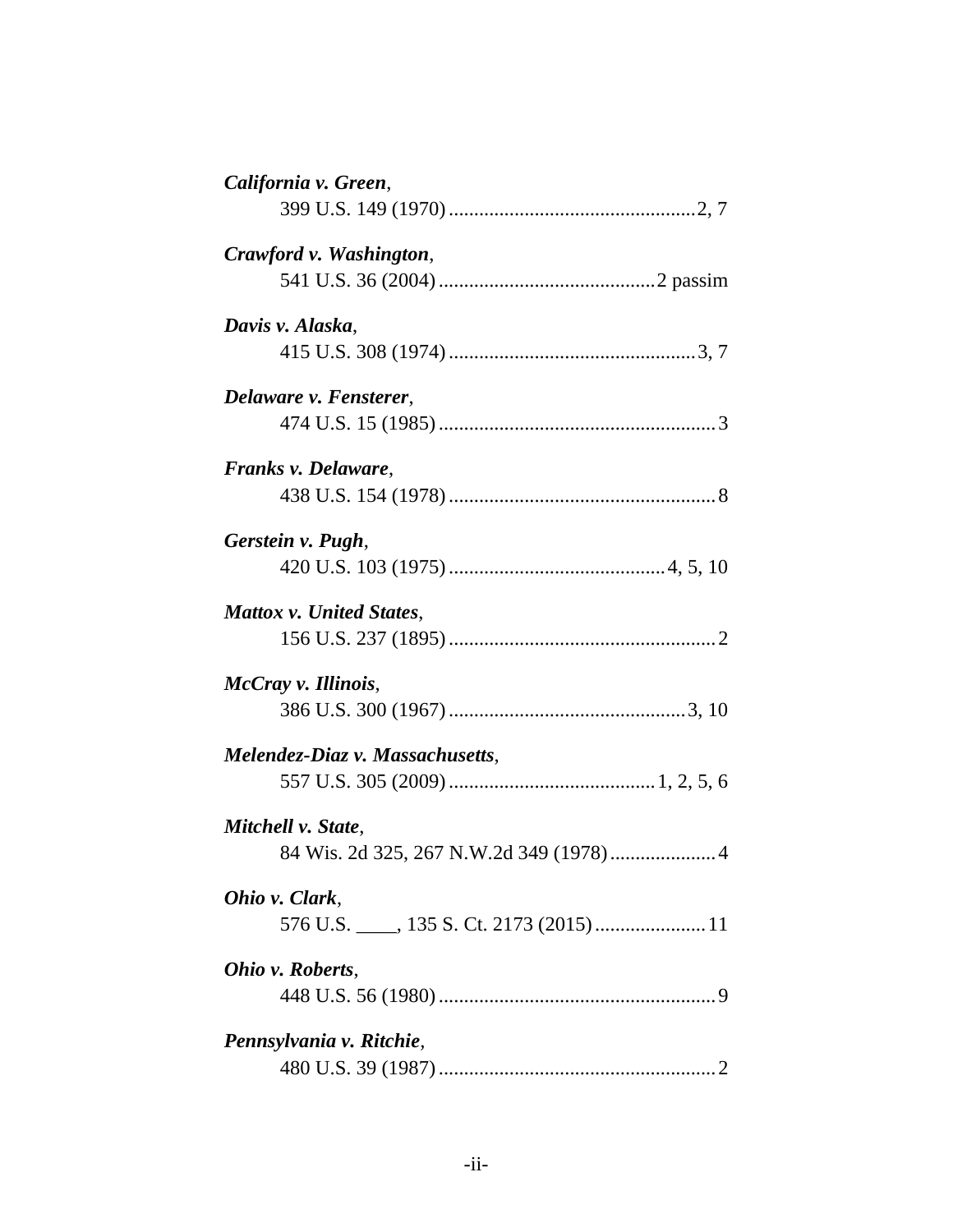| Smith v. Illinois,                                            |
|---------------------------------------------------------------|
|                                                               |
| State v. Frambs,                                              |
|                                                               |
| State v. Jiles,                                               |
| 2003 WI 66, 262 Wis. 2d 457,                                  |
|                                                               |
| State v. Manuel,                                              |
| 2005 WI 75, 281 Wis. 2d 554,                                  |
|                                                               |
| State v. O'Brien,                                             |
| 2014 WI 54, 354 Wis. 2d 753,                                  |
|                                                               |
| State v. Tiepelman,                                           |
|                                                               |
| United States v. Matlock,                                     |
|                                                               |
| United States v. Tucker,                                      |
|                                                               |
| Waller v. Georgia,                                            |
|                                                               |
| <b>CONSTITUTIONAL PROVISIONS</b><br><b>AND STATUTES CITED</b> |
| <b>United States Constitution</b>                             |
|                                                               |
|                                                               |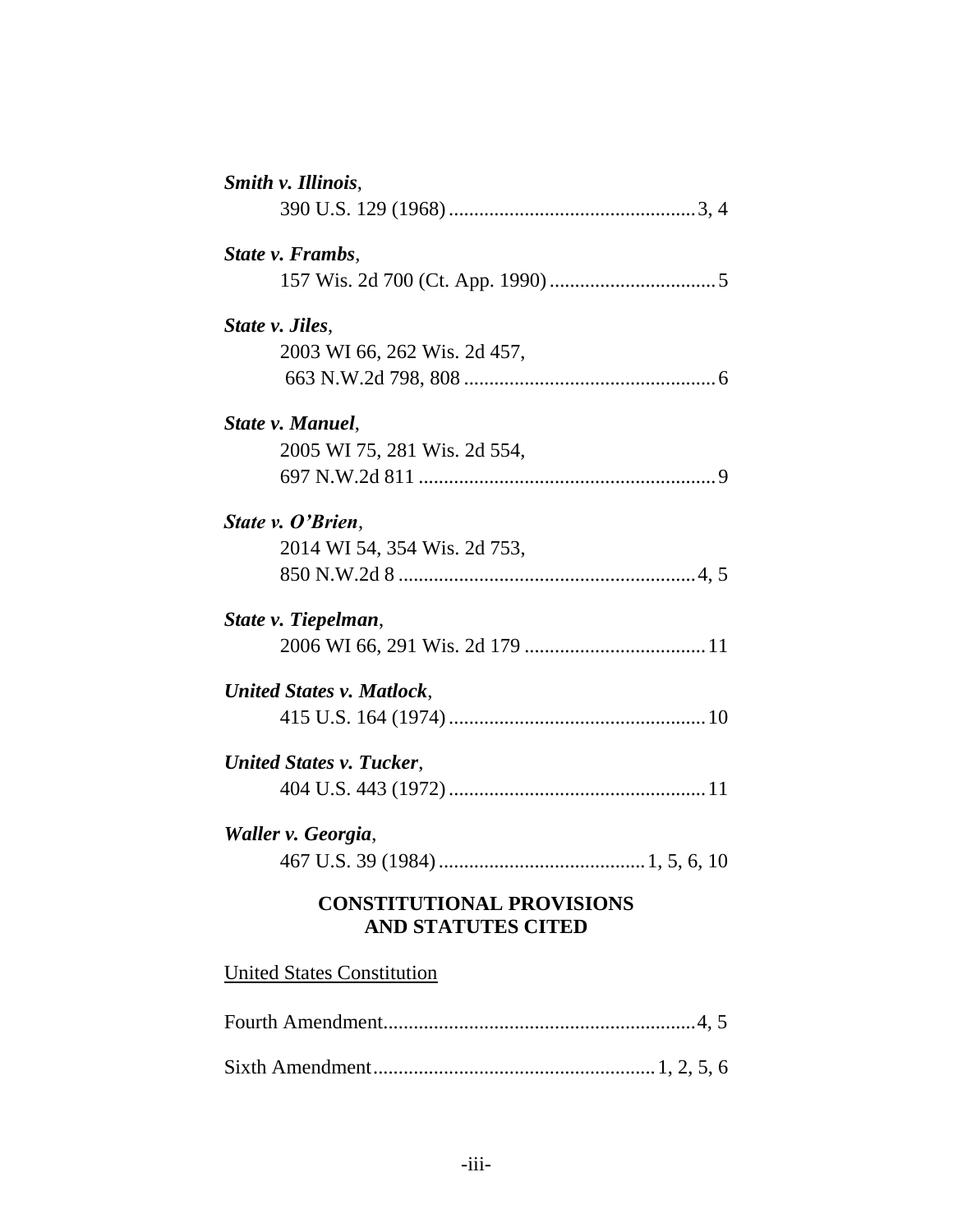| <b>Wisconsin Statutes</b> |  |
|---------------------------|--|
|                           |  |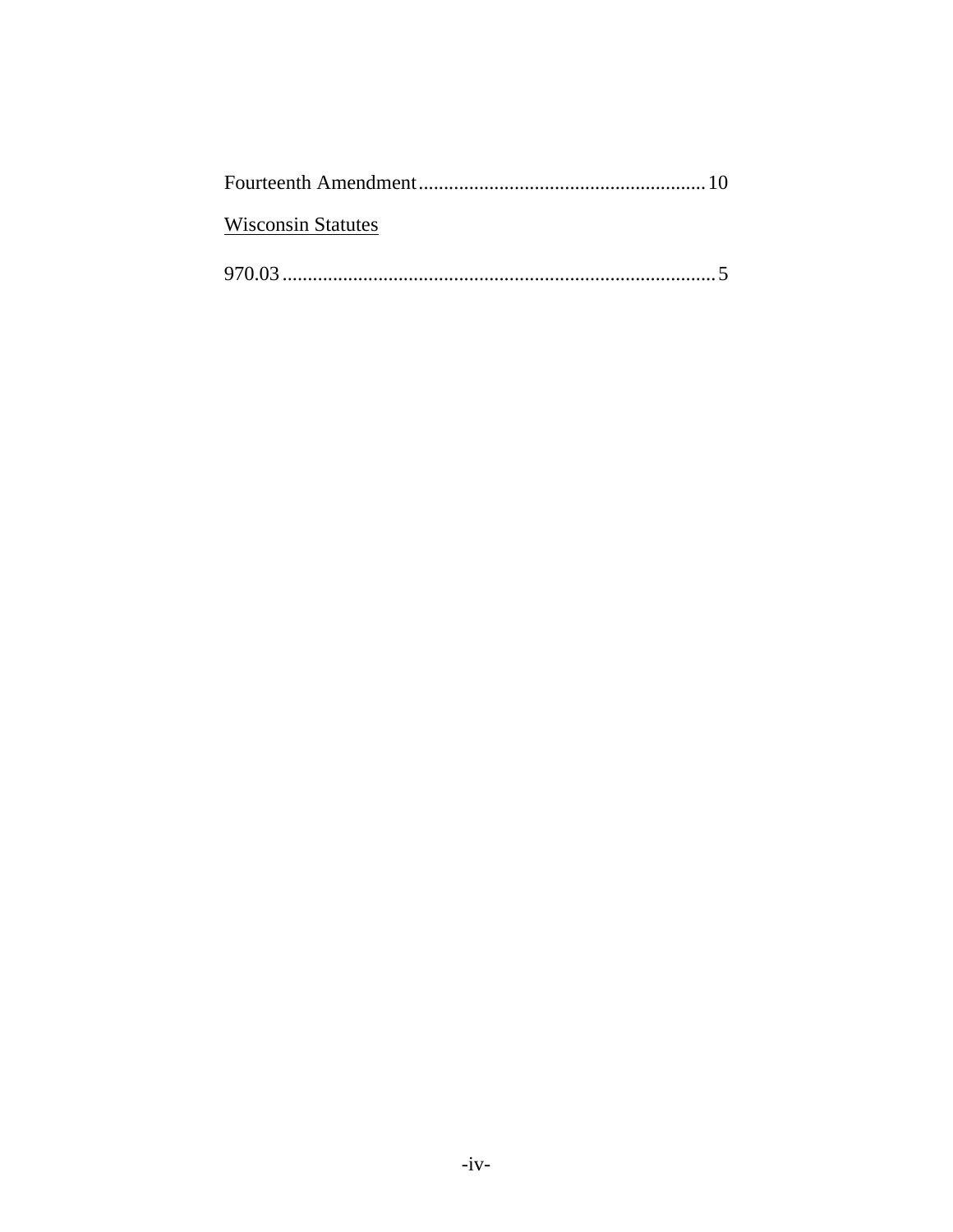#### **ARGUMENT**

I. The Court's Reliance on Officer Birkholz's Videotaped Accusation to Decide the Suppression Issue Violated Zamzow's Sixth Amendment Confrontation Rights.

The state's argument for why the Confrontation Clause does not apply at suppression hearings can be boiled down to three reasons: (1) The Supreme Court has already held that it does not; (2) the Confrontation Clause was adopted in response to the practice of using *ex parte* affidavits at trial; and (3) the reliability of the government's witnesses are not at issue at suppression hearings. However: (1) while the Supreme Court has noted the importance of the confrontation right at trial, it has assiduously avoided using language limiting that right to trial; (2) the rejection of the use of *ex parte* affidavits at trial is "the core of the right to confrontation, not its limits," *Melendez-Diaz v. Massachusetts*, 557 U.S. 305, 315 (2009); and (3) the reliability of government officials is very much an issue at suppression hearings.

But before diving into each of the state's arguments, Zamzow notes what is conspicuously absent from the state's response. First, the state totally ignores that the Supreme Court has already held that suppression hearings are tantamount to trials, in both form and importance, and for that reason recognized that the Sixth Amendment's Public Trial Clause applies at suppression hearings. *Waller v. Georgia*, 467 U.S. 39, 46-47 (1984). The state offers no explanation for why the Public Trial Clause but not the Confrontation Clause applies at suppression hearings, even though both Clauses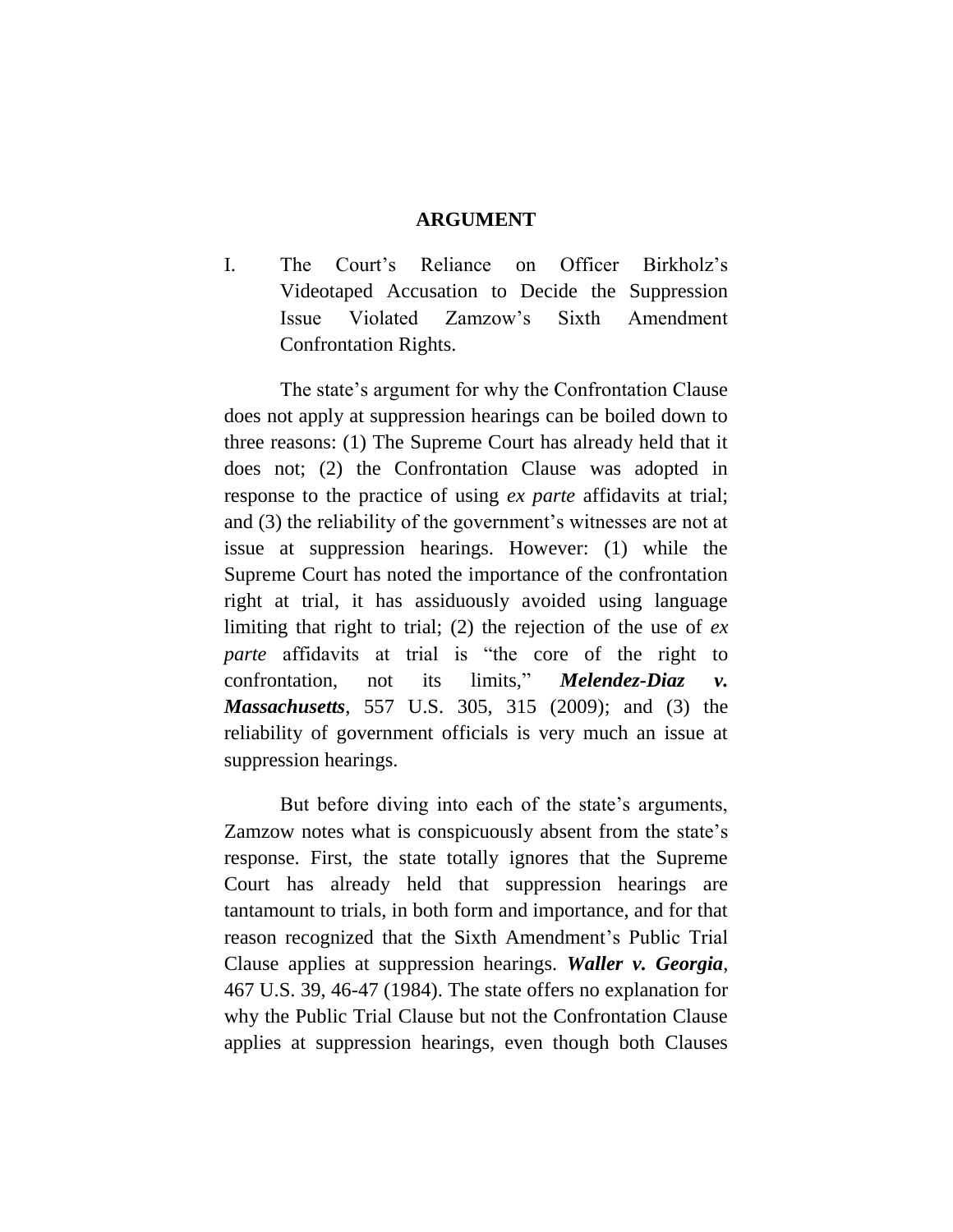serve the same purpose: to increase the reliability of witness testimony. Zamzow Br. 16-17.

Second, the state fails to reckon with the stark implications of a lack of any confrontation rights at suppression hearings: they would not be "hearings" at all, as the state could always shield its officials from scrutiny by submitting their written reports to the court regardless of the official's availability. Zamzow Br. 10, 13, 18-20. This would be entirely antithetical to the adversarial legal system that is the common law tradition and that is guaranteed by our constitution. *Melendez-Diaz*, 557 U.S. at 315; *Crawford v. Washington*, 541 U.S. 36, 61-62 (2004).

> A. The Supreme Court has not limited the Confrontation Clause to trials.

As Zamzow anticipated, the state relies on a series of Supreme Court cases discussing the importance of the Confrontation Clause at trial to suggest that the Court has already held that the right only applies at trial. *Compare* Zamzow Br. 13. *with* State Br. 8-11. However, the Court has never actually declared the Confrontation Clause only applies at trial. Instead, the Court has carefully used language to avoid such a cramped reading of its holdings. In *Mattox v. United States*, 156 U.S. 237, 242-43 (1895), the Court observed that the "*primary* object" – not the "exclusive" object – of the Confrontation Clause was to prevent convictions based on depositions and *ex parte* affidavits. Similarly, in *California v. Green*, 399 U.S. 149, 157 (1970), the Court said the right to confront witnesses at trial was the "core" of the Sixth Amendment right, not the "extent" of that right. The closest the state gets is in footnote 10 of the plurality opinion in *Pennsylvania v. Ritchie,* 480 U.S. 39, 54 n. 10 (1987) (plurality), where Justice Powell simply observes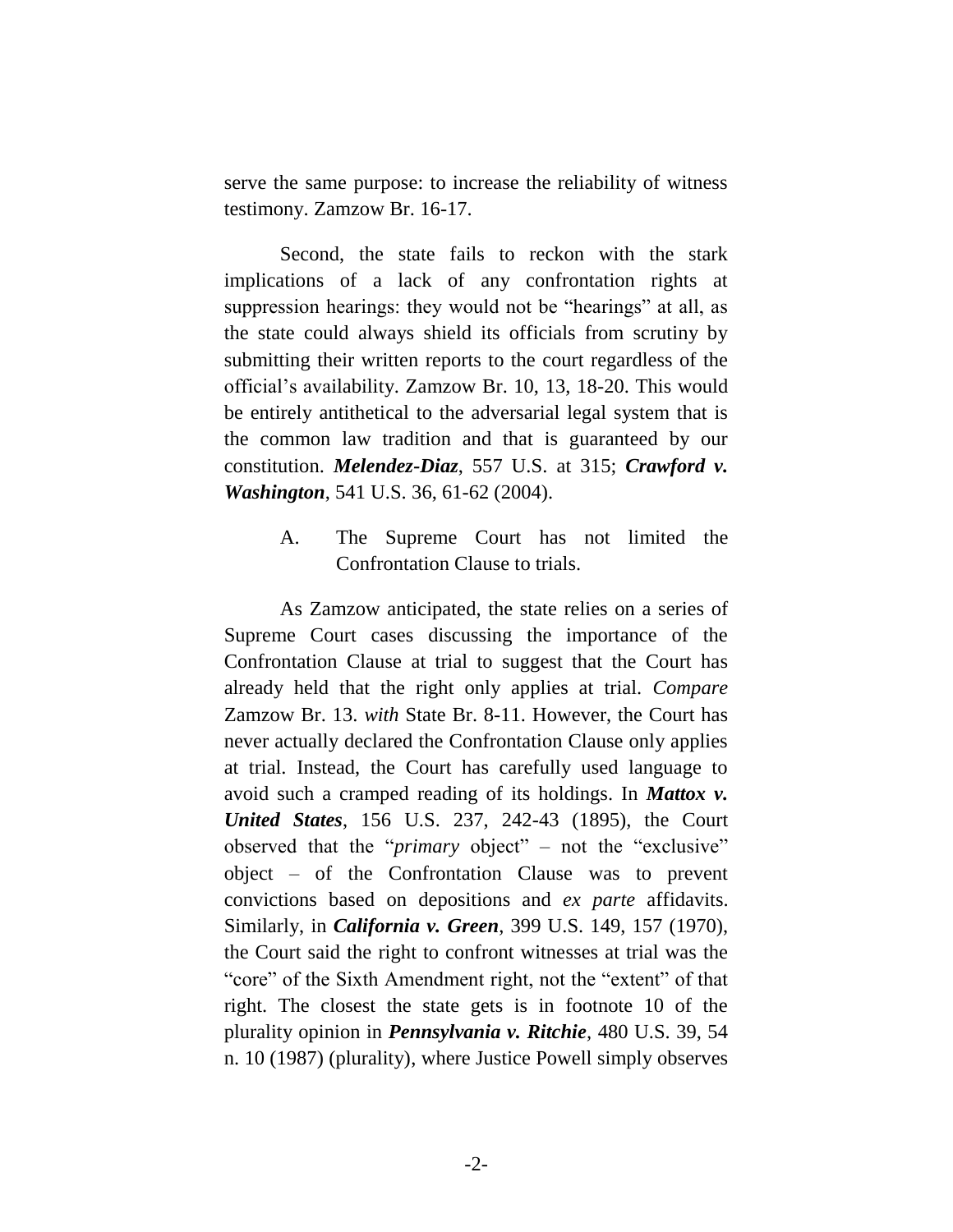that the Court had not yet recognized a Confrontation Clause violation prior to trial. The state fails to recognize that the case was actually decided on due process grounds, 480 U.S. at 55-61, that a fifth justice expressly refused to join the plurality because it suggested that the confrontation clause did not apply pre-trial, *id.* at 61-62 (Blackmun, J., concurring in part and concurring in the judgment), and that the remaining judges would have dismissed the case on procedural grounds. *Id.* at 72-73 (Stevens, J., dissenting). Zamzow Br. 14-15.

The state fails to acknowledge that the Court is referring to the defendant's trial in each instance simply because the issue arose in the context of the defendant's trial. *See, e.g., Crawford*, 541 U.S. at 65-67. Zamzow Br. 13. Indeed, in many of the cases, the Court refers specifically to the importance of the confrontation right at *jury* trials, even though the Clause clearly applies at both jury and bench trials. *See, e.g., Barber v. Page*, 390 U.S. 719, 725 (1968) (holding that the confrontation right encompasses "the opportunity to cross-examine and the occasion for the jury to weigh the demeanor of the witness."); *Delaware v. Fensterer*, 474 U.S. 15, 19 (1985); *Davis v. Alaska*, 415 U.S. 308, 317 (1974). Of course, in each instance the Court is referring to the "jury" not because the Confrontation Clause only applies at jury trials and not bench trials, but because in those cases the confrontation issue arose in the context of a jury trial.

The state's attempt to explain away *McCray v. Illinois*, 386 U.S. 300, 305 (1967) by comparing it to *Smith v. Illinois*, 390 U.S. 129 (1968), actually supports Zamzow. In each case, whether there was a Confrontation Clause violation turned on whether the defendant was able to fully crossexamine the witness about the issue to be decided by the tribunal. In *McCray*, the issue at the suppression hearing was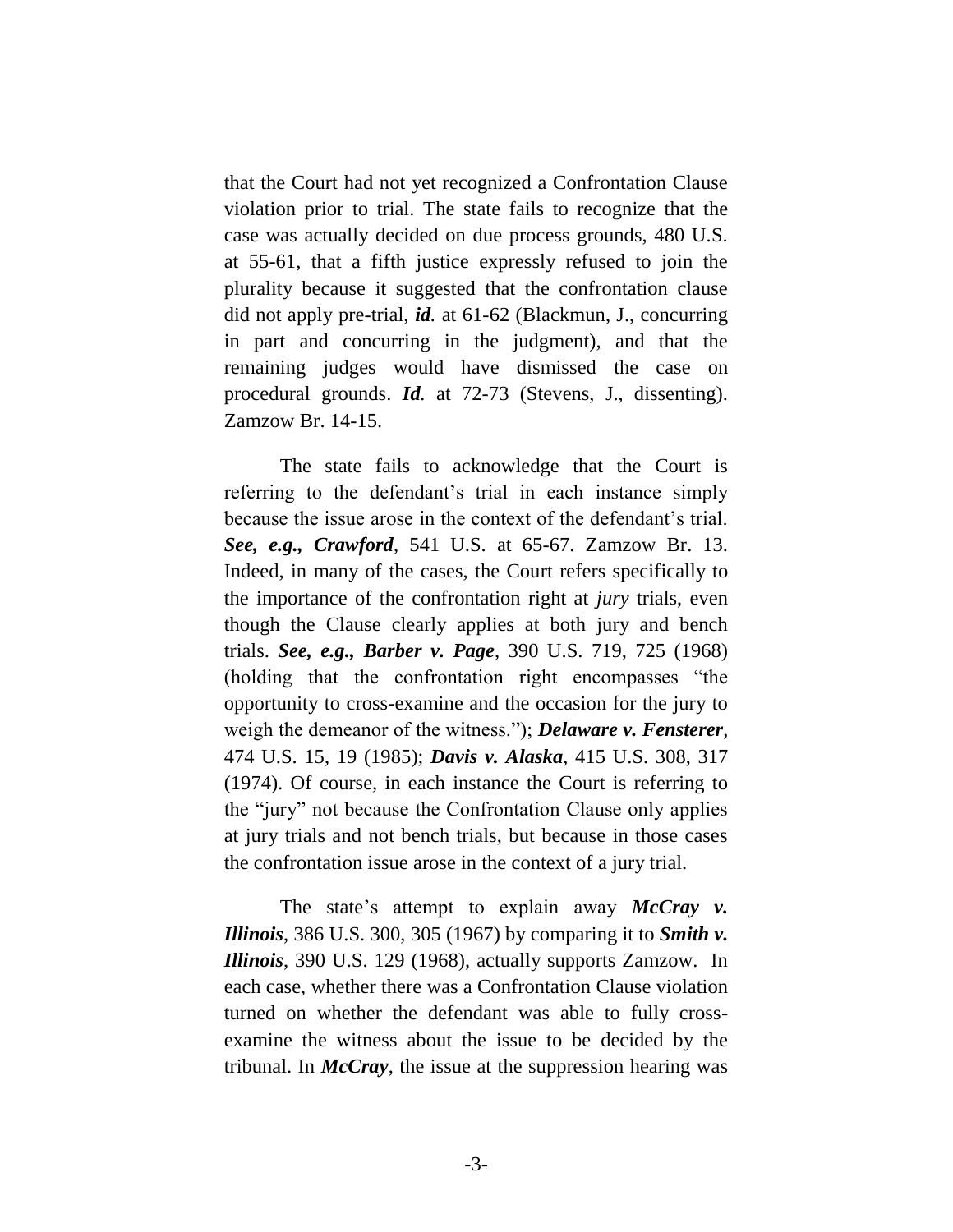whether police officers had reasonably relied upon an informant to arrest the defendant, not whether the informant's accusations were actually true. Thus, there was no confrontation violation where the officers were subject to cross-examination at the hearing, but the informant was not. In *Smith*, an informant testified pseudonymously about the factual issue to be decided at trial: whether the defendant had sold drugs to the witness. 390 U.S. at 129-131. However, allowing the witness to testify without revealing his true identity violated the defendant's confrontation right, because it prevented the defendant from exploring the witness's credibility. *Id*. at 131-32. Zamzow, unlike McCray, was unable to cross-examine the arresting officer at the suppression hearing.

The state's attempt to equate Fourth Amendment suppression hearings with statutory preliminary examinations is off the mark. The Wisconsin cases declining to recognize a constitutional (as opposed to statutory) confrontation right at preliminary hearings relied upon *Gerstein v. Pugh*, 420 U.S. 103 (1975). *See State v. O'Brien*, 2014 WI 54, ¶¶ 25-26, 354 Wis. 2d 753, 850 N.W.2d 8; *Mitchell v. State*, 84 Wis. 2d 325, 336, 267 N.W.2d 349, 354 (1978). In *Gerstein*, the Court determined that "the Fourth Amendment requires a judicial determination of probable cause as a prerequisite to extended restraint of liberty following arrest[,]….and this determination must be made by a judicial officer either before or promptly after arrest." 420 U.S. at 114, 125. Whether the determination is made prior to arrest with an arrest warrant, or after an arrest in what some states term a "preliminary hearing," the determination may be made "by a magistrate in a nonadversary proceeding on hearsay and written testimony[.]" *Id*. at 120. The Court observed that some states may include statutory rights in such post-arrest "preliminary hearings" above and beyond what the Fourth Amendment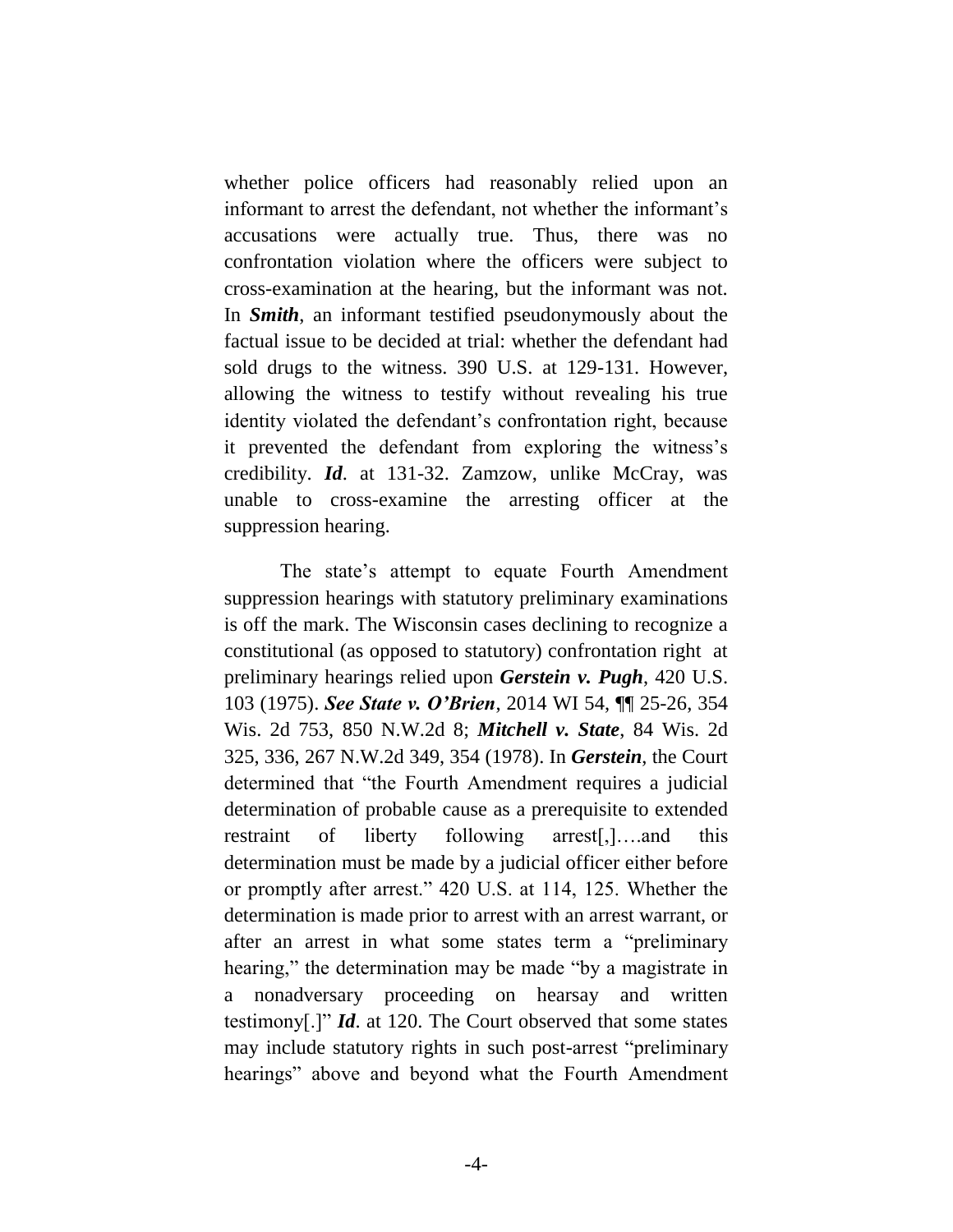requires. *Id*. at 123-124. The Wisconsin Supreme Court subsequently determined that the preliminary hearing under Wis. Stat. § 970.03 was the kind of informal preliminary hearing contemplated in *Gerstein*, and so could be determined on the basis of hearsay evidence without violating the constitution. *O'Brien*, 2014 WI 54, ¶ 29.

Suppression hearings, however, are not statutory in nature. They are constitutional, stemming from Fourth Amendment rights. Further, the Supreme Court has recognized that suppression hearings closely resemble trials, both in form and importance. *Waller*, 467 U.S. at 46-47. Indeed, that is why the Court extended the Sixth Amendment right to a "public trial" to suppression hearings, even though the text of the right is limited to "trial[s]." Again, the state makes no attempt to explain why the Public Trial Clause, but not the Confrontation Clause, applies at suppression hearings. Zamzow Br. 16-17.

The state also reads too much into footnote 1 of *Melendez-Diaz*. 557 U.S. at 311, n. 1. The Court is simply clarifying that while the Confrontation Clause requires that chain of custody – if at issue – must be established by live witnesses, the government does not have to call as a witness "everyone who laid hands on the evidence." *Id*. This is entirely consistent with Zamzow's position, that reasonable suspicion and probable cause must be proved by live witnesses. Zamzow does not contend that the state has to call every officer tangentially related to a stop or seizure. And again, because *Melendez-Diaz* arose in the context of a trial it is only natural that the Court would refer to the importance of the right at trial.

Zamzow reiterates his analysis of *State v. Frambs*, 157 Wis. 2d 700, 702 (Ct. App. 1990) and *State v. Jiles*,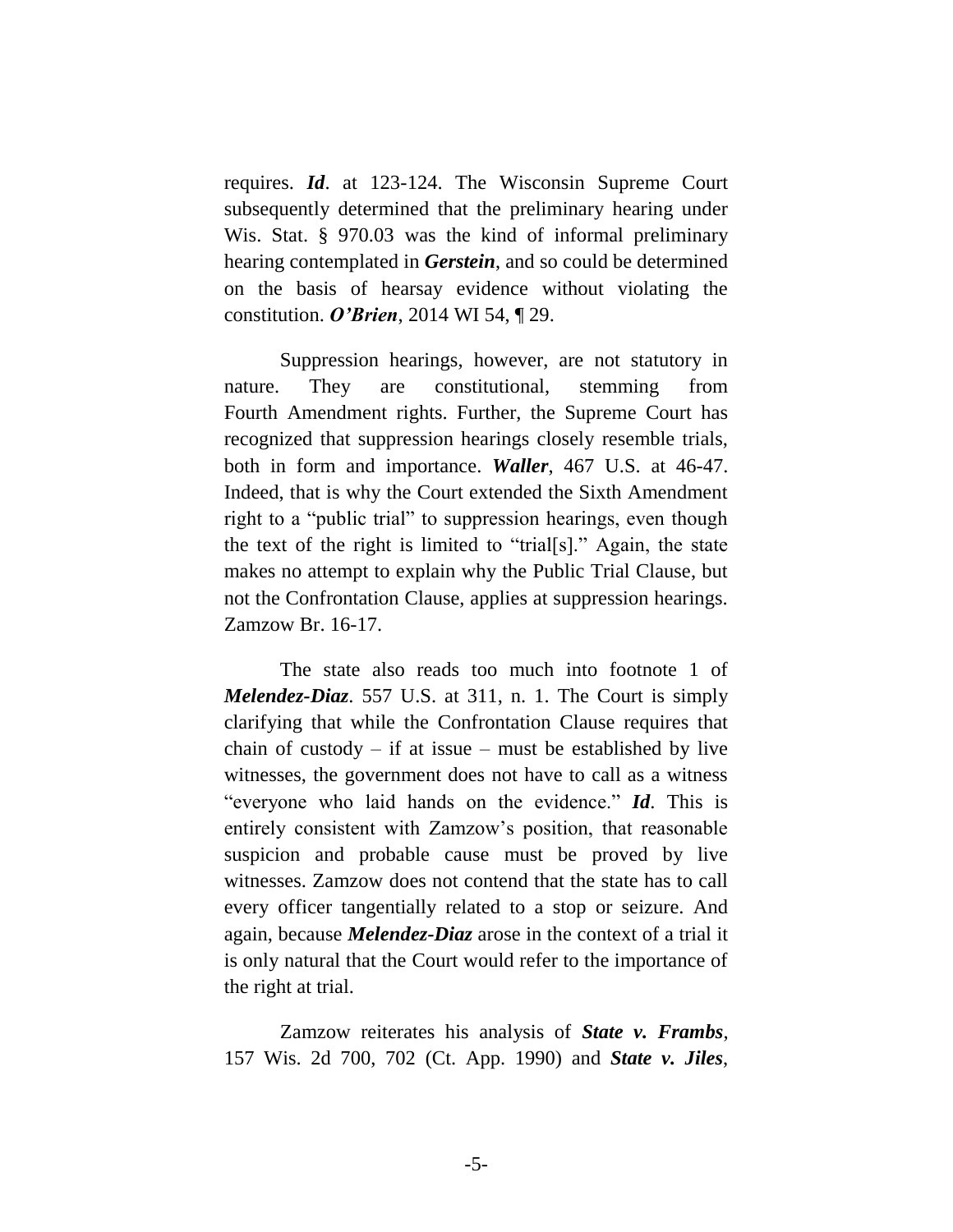2003 WI 66, 262 Wis. 2d 457, 477, 663 N.W.2d 798, 808, found in his initial brief. Zamzow Br. 21-22. Finally, the federal and state cases relied upon by the state suffer from the same logical fallacy advanced by the state in this case, that the Supreme Court's emphasis of the importance of confrontation at trial means that the confrontation right *only* applies at trial. State Br. 17-18, 25-26.

> B. The Confrontation Clause is not limited to the "Paradigmatic Case."

The state also suggests that the Confrontation Clause was meant only to ban the practice of trial by *ex parte* affidavits, as infamously used in Sir Walter Raleigh's trial. State Br. 19-20, citing *Crawford*, 541 U.S. at 42-44, 50-51. However, the Court referred to this as the "principal evil at which the Confrontation Clause was directed," not the only "evil." *Id.* at 50; *Melendez-Diaz*, 557 U.S. at 315 ("the paradigmatic [Raleigh] case identifies the core of the right to confrontation, not its limits.") The Raleigh case "provoked such an outcry precisely because it flouted the deeply rooted common-law tradition of live testimony in court subject to adversarial testing." *Melendez-Diaz*, 557 U.S. at 315 (quotation marks and citations omitted).

Moreover, the Court has recognized that the Sixth Amendment – which refers to "criminal prosecutions," after all – confers rights at criminal proceedings that were unknown at the time of the founding. Again, the Court has recognized that the Public Trial Clause applies at suppression hearings. *Waller*, 467 U.S. at 46-47. The unanimous court did not feel constrained to apply the Public Trial Clause to trials alone, even though closed suppression hearings certainly were not the "principal evil at which the [Public Trial] Clause was directed." *Crawford*, 541 U.S. at 50.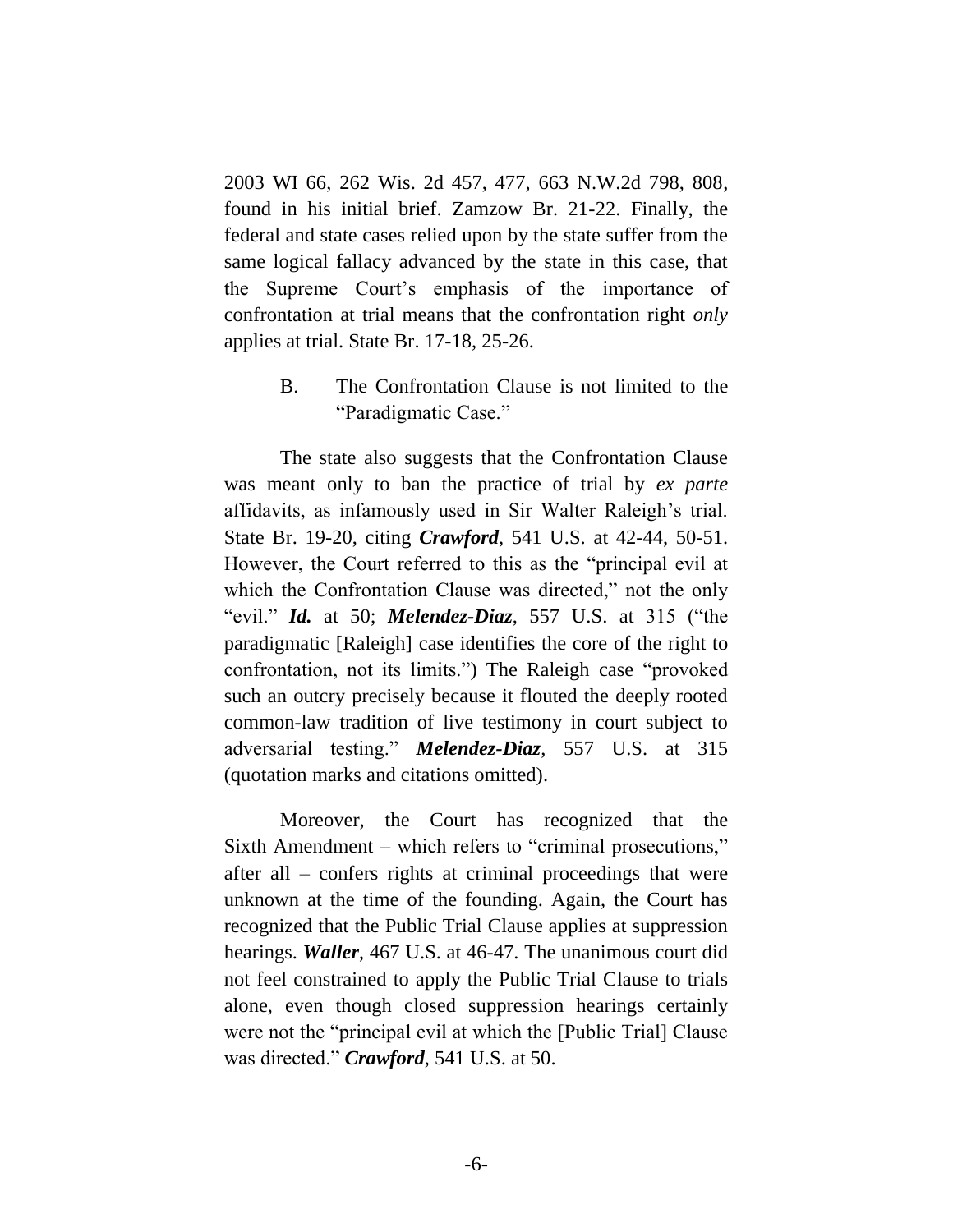### C. The reliability of law enforcement officer's is an issue in suppression hearings

The state does not explain why the benefits of confrontation would not accrue at a suppression hearing. Zamzow Br. 19-20. Confrontation exposes the witness to perjury for false testimony, allows learned counsel to ask important questions through cross-examination, and gives the factfinder an opportunity to see and hear the witness's responses firsthand. *Green*, 399 U.S. at 158.

The state argues at one point that the "Court's analysis in [*Davis*] focuses on the jury's need to make an informed judgment about credibility, a concern not present at pre-trial [suppression] hearings...." State Br. 10. It is not clear if the state is arguing that the Confrontation Clause does not apply at suppression hearings because the factfinder is a judge rather than a jury, or if the state is arguing that the "credibility" of the state's witnesses is never an issue at suppression hearings. If the state is arguing that the presence of the jury is necessary for the confrontation clause to apply, that is an unprecedented position that would deny the defendant of confrontation rights in every bench trial.

An argument that credibility is never an issue at a suppression hearing would be no less shocking. If the "Framers would be astounded to learn that *ex parte* testimony could be admitted against a criminal defendant because it was elicited by 'neutral' government officers," *Crawford*, 541 U.S. at 66, imagine their reaction if ex parte testimony could be credited because it was *given* by a government official. Our entire system of government is predicated on the observation that "[i]f men were angels, no government would be necessary." THE FEDERALIST NO. 51 (James Madison). Indeed, the credibility of the officer may be the only issue at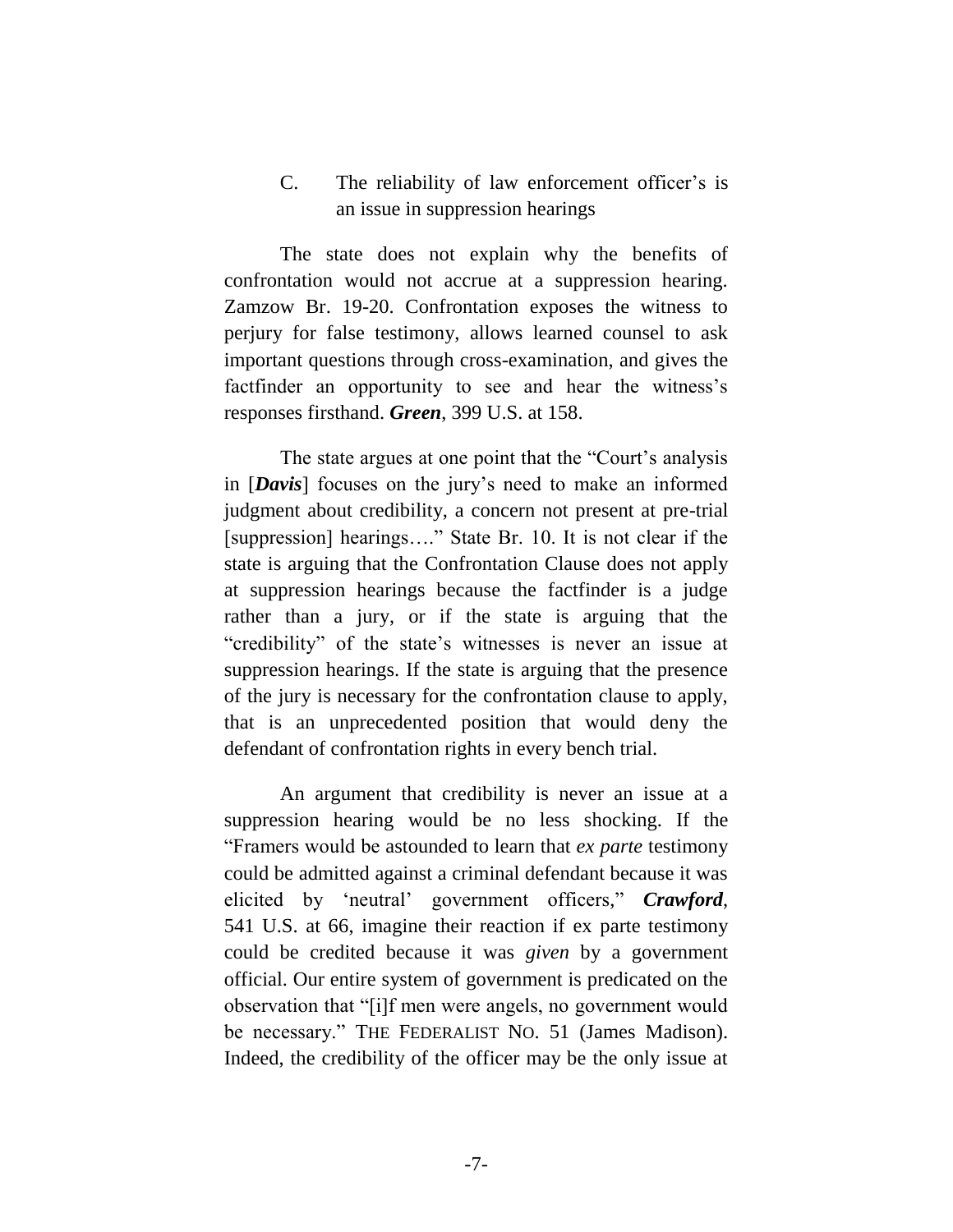the suppression hearing, such as at "*Franks*" suppression hearings, where the defendant may show that the affiant (usually a law enforcement official) intentionally or recklessly included false statements in a search warrant application. *Franks v. Delaware*, 438 U.S. 154, 156-157 (1978).

II. Officer Birkholz's Accusation was a Testimonial Statement Barred by the Confrontation Clause.

The state argues that even if the Confrontation Clause had applied at the suppression hearing, it was not violated because the officer's accusation that Zamzow crossed the centerline was not "testimonial." State Br. 28-30. The state points to the fact that the statement occurred on a "well-lit" highway, not an interrogation room.

This might matter if the statement had been an accusation made *to* an officer by a disinterested witness during a traffic stop. But this was an accusation *by* an officer. The state does not dispute that the officer certainly knew that he was being recorded, or that the contents of the recording – such as Zamzow's response – might become evidence at any trial that might result from the stop. Zamzow Br. 23. Indeed, if this court holds that an officer's recorded statements during a roadside traffic stops are nontestimonial as a matter of law, then that would give the government a convenient way of avoiding the Confrontation Clause at suppression hearings and trials: simply make the accusation while making the stop.

Zamzow's discussion of the various questions that could have been asked of Officer Birkholz during crossexamination illustrates why the Confrontation Clause mattered in this case: the only evidence that there was a basis for the stop was the officer's accusation, and there were reasons to doubt it. Zamzow Br. 24-26. The state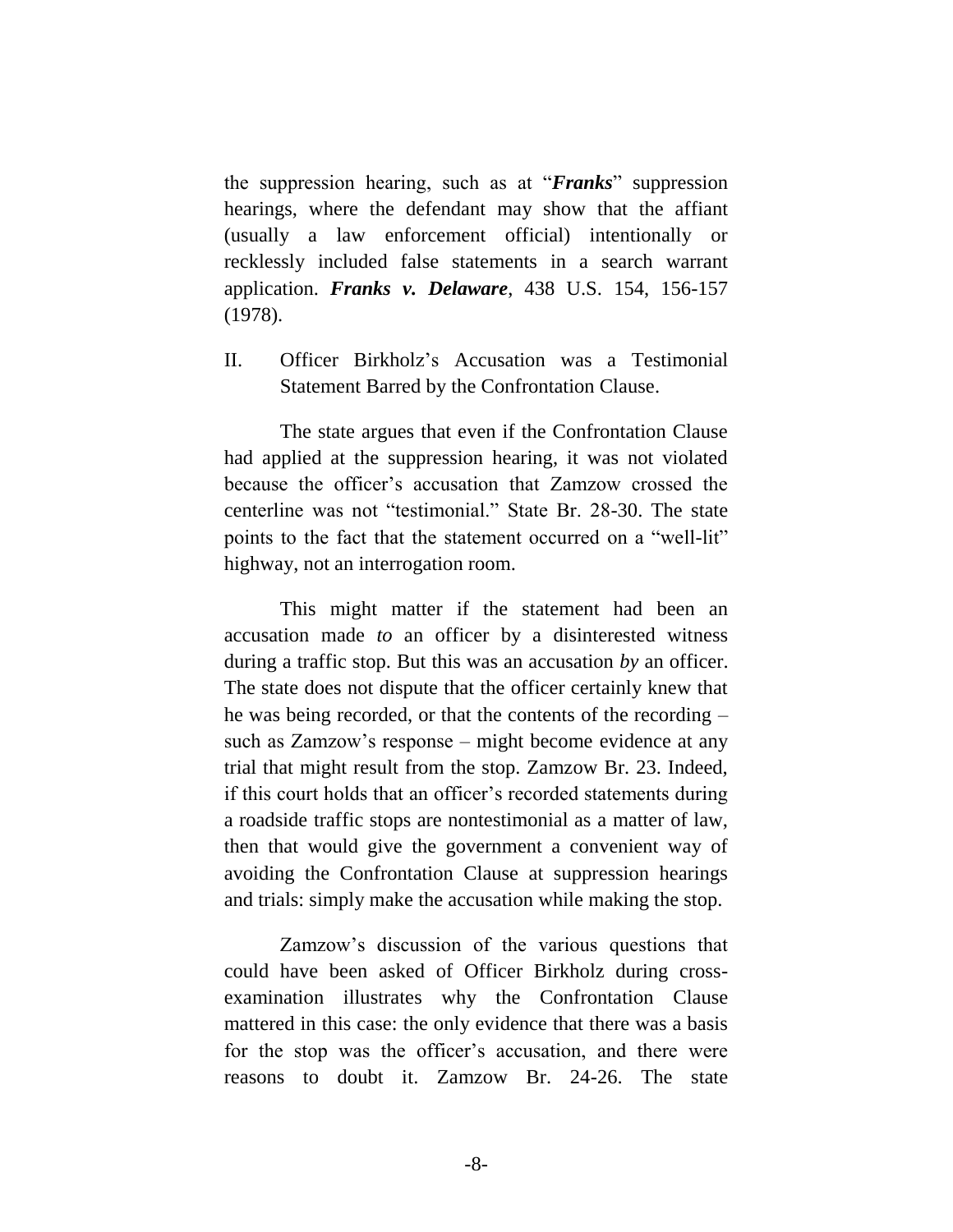conspicuously fails to dispute that the video does not show a traffic violation, or that cross-examination may have caused the court to conclude that the state failed to meet its burden of proof at the hearing.

The state also suggests that the question of whether Zamzow actually crossed the centerline is irrelevant, because all that matters is whether Officer Birkholz reasonably believed that he had. State Br. 32. However, it is impossible to determine what Officer Birkholz actually believed, and whether it was reasonable, without subjecting him to crossexamination. As laid out in Zamzow's initial brief, there are numerous questions that could have been asked of Birkholz regarding what Officer Birkholz actually saw, and whether it constituted a traffic violation. Zamzow Br. 24-26.

Even if the state is correct, that Officer Birkholz's accusation was nontestimonial, that is not the end of the Confrontation Clause analysis. This court recognized that the Confrontation Clause test articulated in *Ohio v. Roberts*, 448 U.S. 56, 66 (1980) – that the Confrontation Clause bars the admission of an unavailable witness's statement against a criminal defendant unless the statement bears adequate indicia of reliability – survived *Crawford* with respect to nontestimonial statements. *State v. Manuel*, 2005 WI 75, ¶60, 281 Wis. 2d 554, 586, 697 N.W.2d 811, 826 ("we join the jurisdictions that have used *Roberts* to assess nontestimonial statements"). The state has not endeavored to explain how Officer Birkholz's accusation meets the *Roberts* test.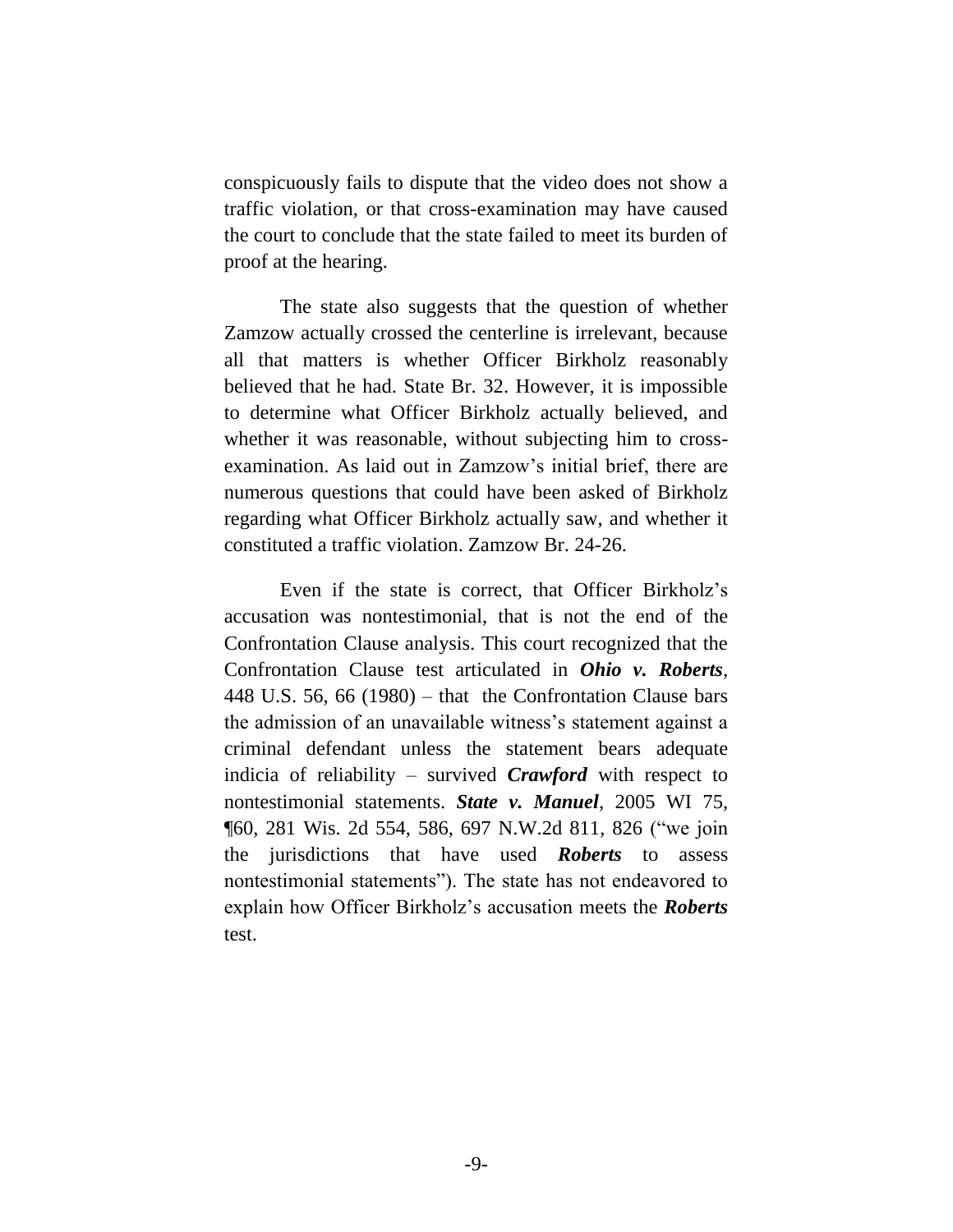<span id="page-14-0"></span>III. The Circuit Court's Reliance on Officer Birkholz's Videotaped Accusation to Decide the Suppression Issue Violated Zamzow's Due Process Rights.

The state's Due Process argument suffers from the same basic defect as its Confrontation Clause argument: it fails to acknowledge that the Supreme Court has already recognized the special role of suppression hearings in modern criminal procedure as tantamount to trials in both form and function. *Waller*, 467 U.S. at 46-47. For example, suppression hearings are subject to the Public Trial Clause. *Id*. A suppression hearing is not an initial determination of probable cause for detention, which *Gerstein* held may be made without a hearing via ex parte affidavits. 420 U.S. at 114, 125. Even if *Waller* and *Gerstein* were inconsistent, Waller would control as it is the more recent case.

Further, while *McCray* did hold that the defendant's due process rights were not violated at the suppression hearing, it did so after noting that:

> The arresting officers in this case testified, in open court, fully and in precise detail as to what the informer told them and as to why they had reason to believe his information was trustworthy. Each officer was under oath. Each was subjected to searching crossexamination.

*McCray*, 386 U.S. at 313. Indeed, the Court's actual Due Process holding was that "[n]othing in the Due Process Clause of the Fourteenth Amendment requires a state court judge in every such hearing to assume the arresting officers are committing perjury." *Id*. *United States v. Matlock*, 415 U.S. 164 (1974) was not a Due Process case, and simply notes *McCray*'s holding in passing. *See also* Zamzow Br. 14.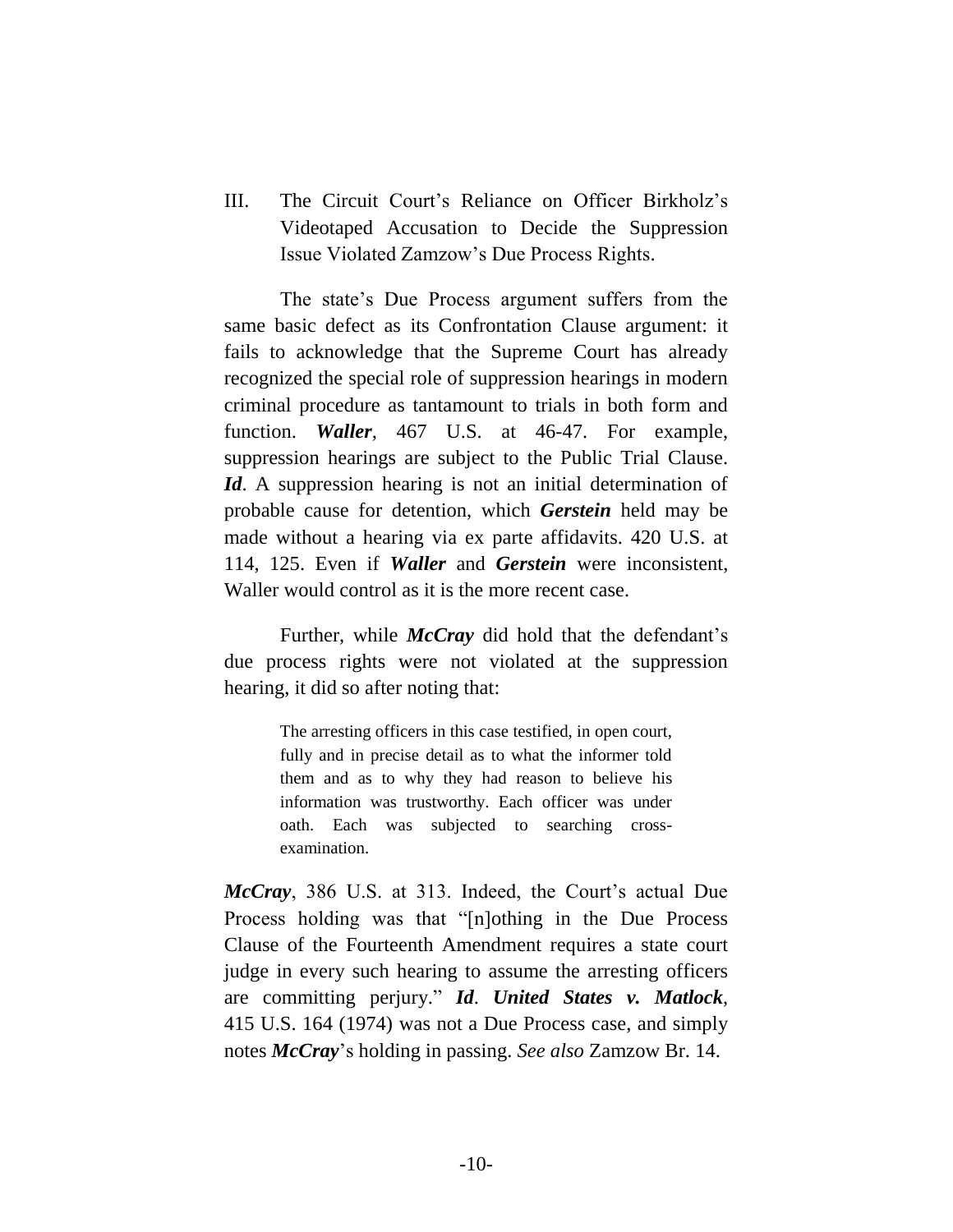While the Supreme Court may not have recognized a due process right to cross-examine witnesses at a sentencing hearing, it has recognized a due process right to be sentenced on accurate information. *State v. Tiepelman*, 2006 WI 66, ¶¶10-11, 291 Wis. 2d 179, 185 (citing *United States v. Tucker*, 404 U.S. 443, 447 (1972)). Further, sentencing occurs after trial or a guilty plea, and with all the attendant due process rights presumably followed.

Finally, the state refers to a recent Supreme Court case holding that admission of a three-year's statements to a teacher did not violate the Confrontation Clause. *Ohio v. Clark*, 576 U.S. \_\_\_\_, 135 S. Ct. 2173, 2183 (2015). The Court mentions in passing that admission of such testimony was not "fundamentally unfair," but at no point suggests that the defendant had raised, or that the Court was deciding, a Due Process claim. *Id*.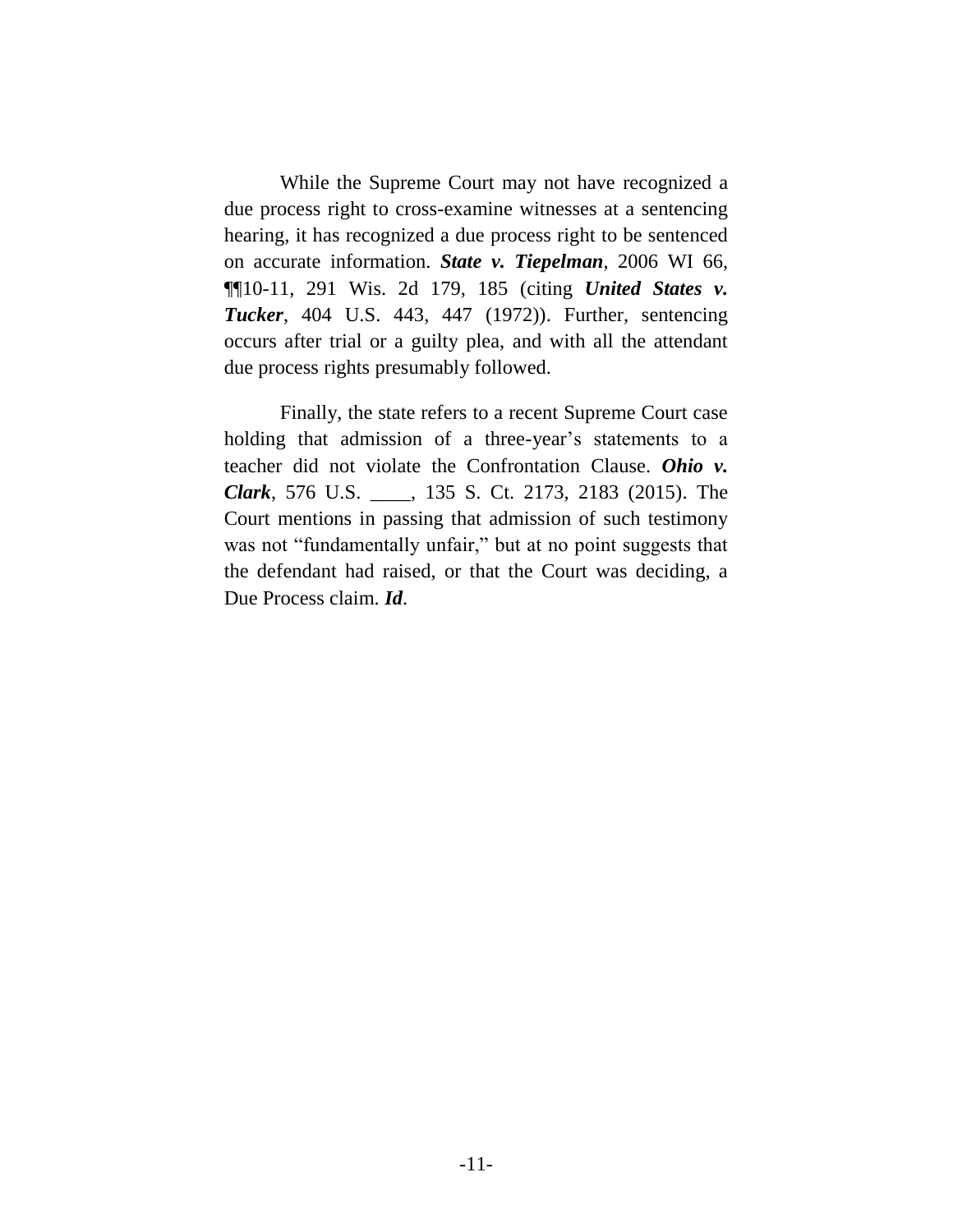#### **CONCLUSION**

<span id="page-16-0"></span>For the reasons stated above and in his initial brief, Mr. Zamzow respectfully requests that this court reverse the trial court order denying his motion to suppress evidence.

Dated this 10<sup>th</sup> day of May, 2016.

Respectfully submitted,

THOMAS B. AQUINO Assistant State Public Defender State Bar No. 1066516

Office of the State Public Defender Post Office Box 7862 Madison, WI 53707-7862 (608) 266-1971 aquinot@opd.wi.gov

Attorney for Defendant-Appellant-Petitioner